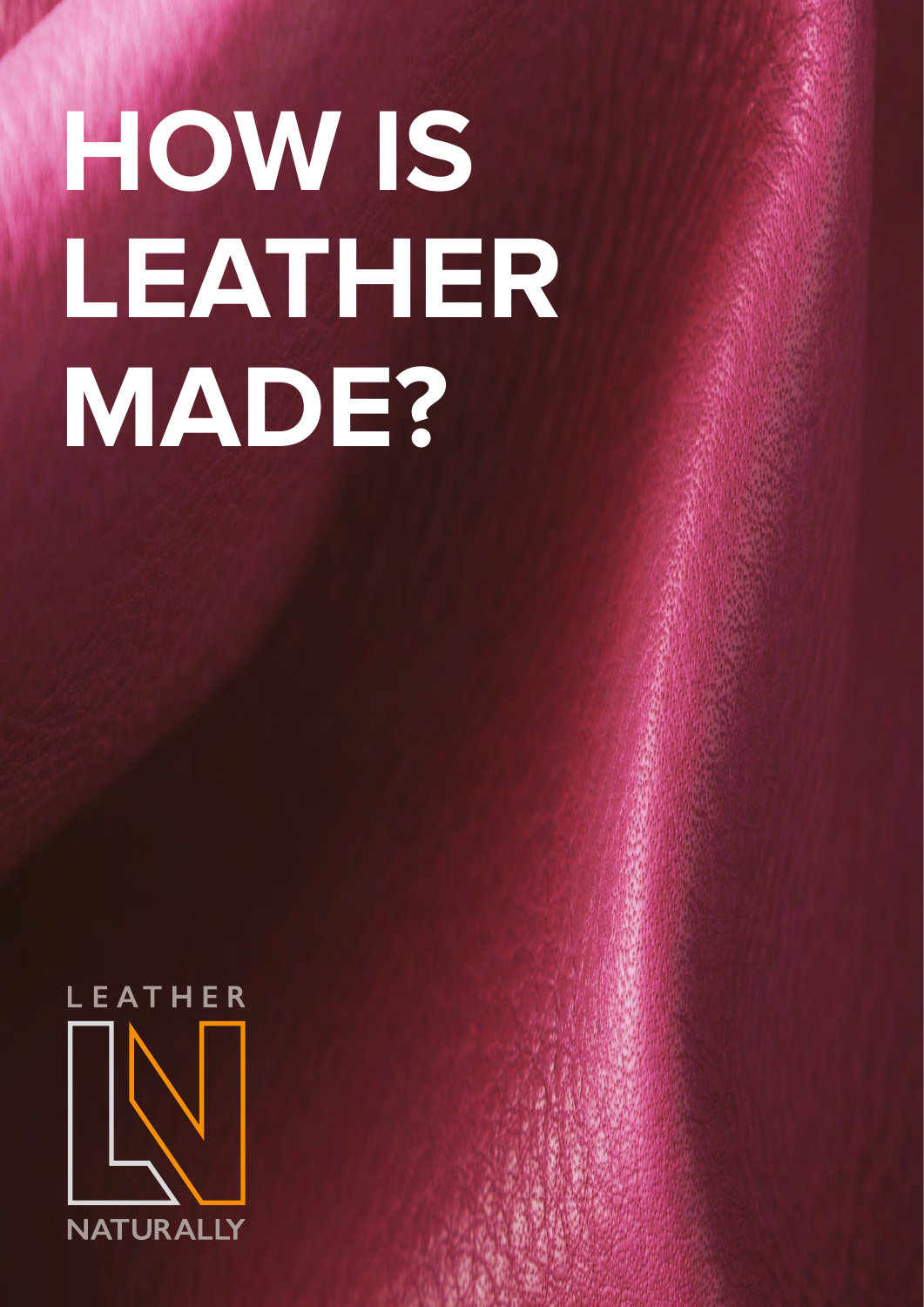

# **HOW IS LEATHER MADE?**

## **APPROXIMATELY 99% OF THE HIDES AND SKINS USED FOR LEATHER ARE A BY-PRODUCT FROM THE FOOD INDUSTRY.**

Turning this by-product into leather is the **most responsible** thing to do in a circular economy.

#### **THE FIVE KEY PROCESSES OF LEATHER-MAKING:**



Hides and skins need to be **preserved** during transportation to the tannery. Mostly they are **salted** but can also be shipped fresh in **refrigerated units.**



The process of cleaning the hides & skins is known as the **'beamhouse'.** Any preserving salt, dirt, and flesh are removed together with the wool or hair and the hides degreased. In some case where the final leather will be 'hair-on' the hair or wool will be left intact.

Once the hides are clean they may be split to produce the top, grain layer, used to make **full grain** or **nubuck** leathers and a bottom layer used to make 'split' or suede leather. This allows the thickness to be adjusted for the final product. For example sturdy walking boots will require a thicker, firmer leather.

Skins are not split as they are already very fine and typically less than 1mm thick. At this stage the hides and skins are still called **pelts** and as they have not been **stabilised** by the tanning process, have limited storage time.

#### **SHARE THE MESSAGE**